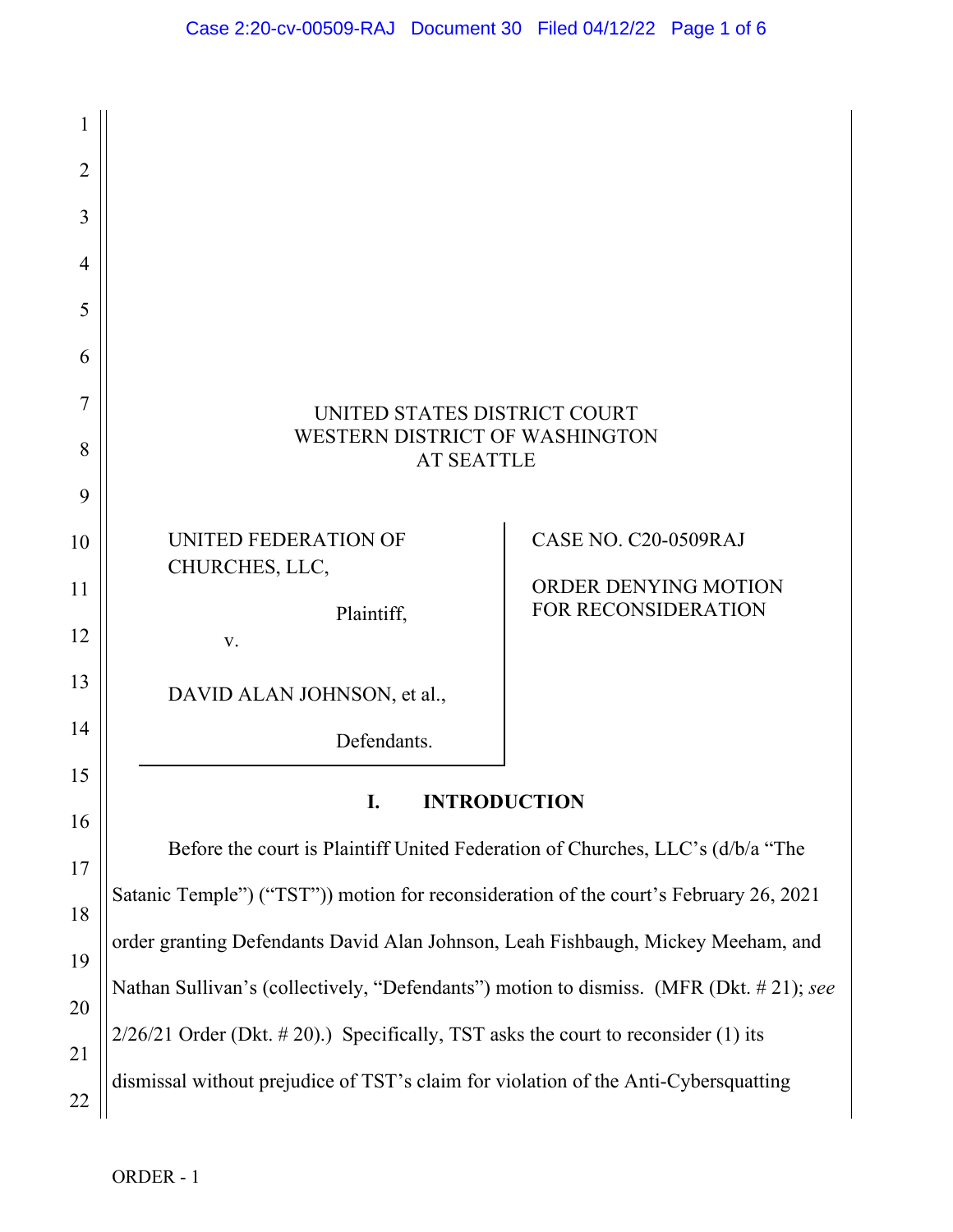1 2 3 4 5 6 Consumer Protection Act, 15 U.S.C. § 1125 ("ACPA") and (2) its dismissal with prejudice of TST's defamation claim. (*See generally* MFR.) Defendants oppose TST's motion. (Resp. (Dkt. # 23); *see also* 3/15/21 Dkt. Entry (requesting a response to TST's motion).) The court has carefully reviewed all of the foregoing, along with the record in this case and the governing law. Being fully advised,  $\frac{1}{1}$  $\frac{1}{1}$  $\frac{1}{1}$  the court DENIES TST's motion for reconsideration.

7

## **II. ANALYSIS[2](#page-1-1)**

8 9 10 11 12 13 "Motions for reconsideration are disfavored," and the "court will ordinarily deny such motions in the absence of a showing of manifest error in the prior ruling or a showing of new facts or legal authority which could not have been brought to its attention earlier with reasonable diligence." Local Rules W.D. Wash. LCR 7(h)(1). The court first applies these standards to TST's motion to reconsider the dismissal of its ACPA claim, then turns to TST's motion to reconsider the dismissal of its defamation claim.

## **A. ACPA Claim**

The ACPA "establishes civil liability for 'cyberpiracy' where a plaintiff proves that (1) the defendant registered, trafficked in, or used a domain name; (2) the domain name is identical or confusingly similar to a protected mark owned by the plaintiff; and (3) the defendant acted 'with bad faith intent to profit from that mark.'" *DSPT Int'l, Inc.* 

19

14

15

16

17

18

<span id="page-1-0"></span><sup>20</sup> 21 <sup>1</sup> Neither party requests oral argument (*see* MFR at 1; Resp. at 1), and the court finds that oral argument would not be helpful to its disposition of the motion, *see* Local Rules W.D. Wash. LCR  $7(b)(4)$ .

<span id="page-1-1"></span><sup>22</sup>  $2$  Because the court detailed TST's factual allegations in its February 26, 2021 order, it does not repeat that background here. (*See* 2/26/21 Order at 1-4.)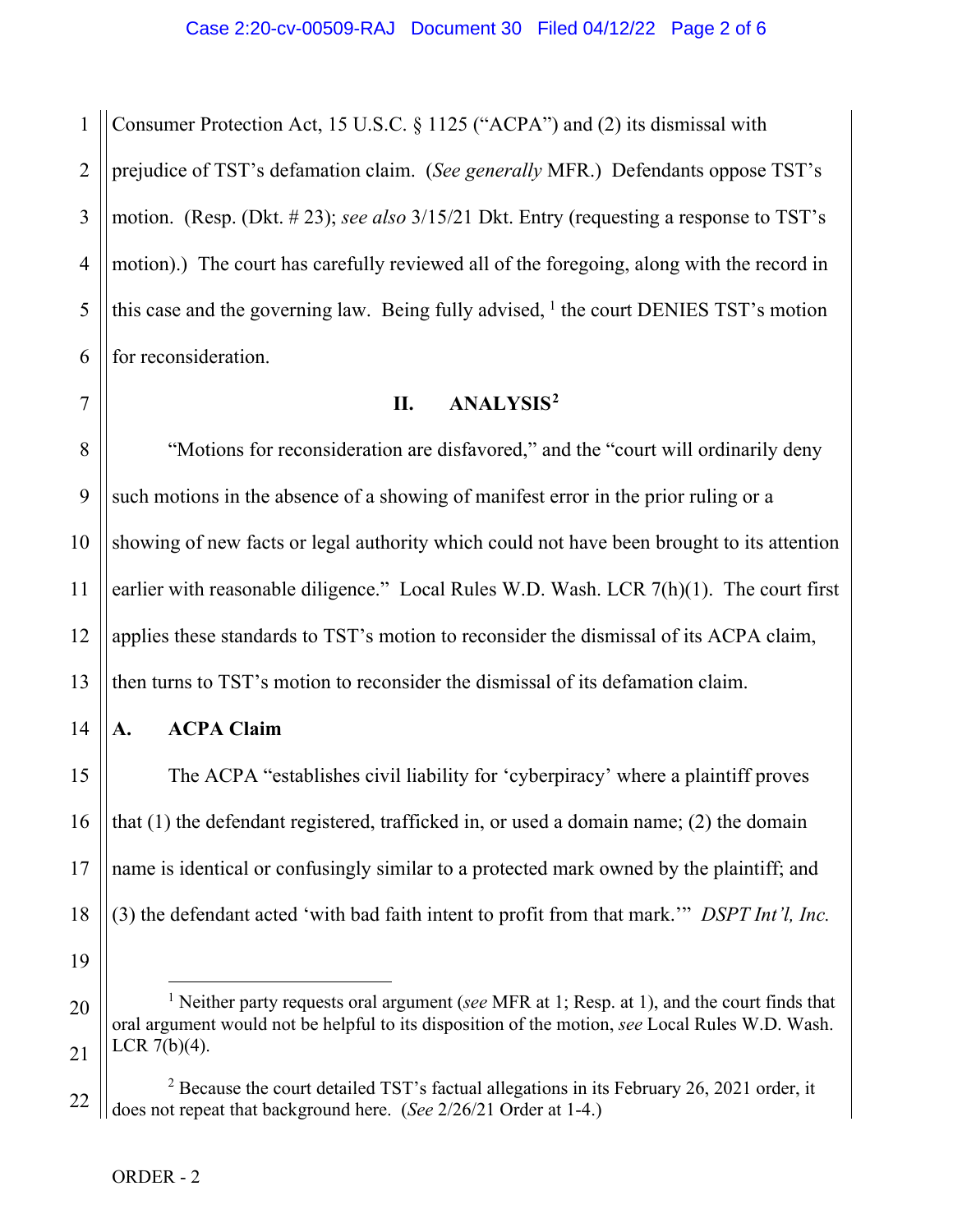1 2 3 4 *v. Nahum*, 624 F.3d 1213, 1218-19 (9th Cir. 2010); *see also* 15 U.S.C. § 1125(d). The ACPA defines "domain name" as "any alphanumeric designation which is registered with or assigned by any domain name registrar, domain name registry, or other domain name registration authority as part of an electronic address on the Internet." 15 U.S.C. § 1127.

5 6 TST alleges that Defendants violated the ACPA by "hijacking" its Facebook business page, which has the URL

7 8 9 10 11 12 13 14 "https://www.facebook.com/TheSatanicTempleWashington/". (Compl. (Dkt. # 1) ¶¶ 47,  $(67-63.3)$  $(67-63.3)$  $(67-63.3)$  The court concluded that TST failed to state an ACPA claim because the "TheSatanicTempleWashington" portion of the URL is part of a post-domain path (or "vanity URL") and thus does not qualify as a "domain name" within the meaning of the ACPA. (2/26/21 Order at 9-13.) Rather, the "domain name" in the Facebook business URL is "facebook.com," which TST does not (and cannot) claim to own. (*Id.* at 11-13.) The court declined TST's invitation to "stretch the ACPA to cover trademarks appearing in vanity URLs or post-domain paths." (*Id.* at 13.)

15 16 18 19 20 TST now argues that the post-domain path is a protected "domain name" because Facebook is an "other domain registration authority" within the meaning of the ACPA. (MFR at 2-5.) Specifically, it contends that Facebook allows users to "register with Facebook to obtain an account associated with a unique electronic address comprised of an alphanumeric string chosen by the user" and is "in a position of authority over these

<span id="page-2-0"></span>21 22  $3$  TST amended its complaint twice since the court entered its February 26, 2021 order. (*See* Am. Compl. (Dkt. # 22); 2d Am. Compl. (Dkt. # 26).) Because Defendants' motion to dismiss addressed TST's original complaint, the court cites that original complaint in this order.

17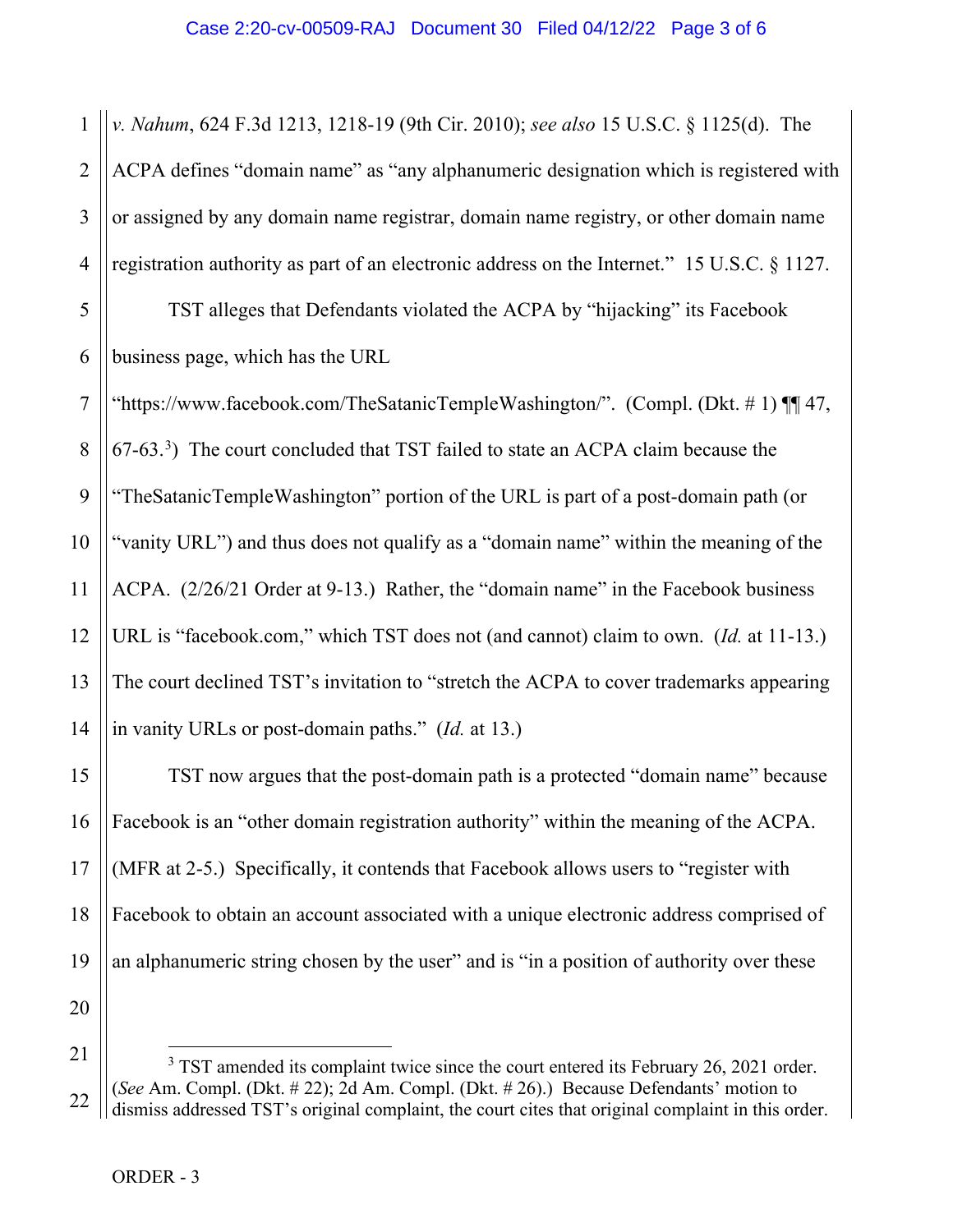1 2 3 accounts pursuant to is Terms of Use agreement." (*Id.* at 2.) It further asserts that legislative history, in the form of Senate Report No. 106-140, supports its interpretation of the statute. (*Id.* at 4-5 (citing *id.* Ex. 1 (S. Rep. No. 106-140 (1999))).)

4 5 6 7 8 9 10 11 12 13 14 15 Defendants respond that the court correctly determined that the ACPA applies only to second-level domain names, such as the "facebook" portion of "www.facebook.com," that have been registered by a domain name registry (such as Verisign, Inc.) in accordance with a Registry Agreement with the Internet Corporation for Assigned Names and Numbers ("ICANN"). (MFR Resp. at 3-4 (first citing *Vizer v. VIZERNEWS.COM*, 869 F. Supp. 2d 75, 77-78 (D.D.C. 2012); and then citing *Domain Name System*, National Telecommunications & Information Administration, U.S. Dep't of Commerce, http://www.ntia.doc.gov/category/domain-name-system).) It further directs the court to additional legislative history that supports the conclusion that the term "domain name" in the ACPA refers only to second-level domain names and not portions of a post-domain path. (*Id.* at 5-6 (quoting 145 Cong. Rec. 14986, 15025 (1999) (comments of ACPA co-sponsor Senator Patrick Leahy)).)

16 17 18 19 20 21 22 The court agrees with Defendants that TST's novel argument that Facebook should be considered a "domain name registry" is not supported by existing caselaw or by the ACPA's legislative history. Because TST has not met its burden to show either manifest error in the prior ruling or new facts or legal authority which could not have been brought to the court's attention earlier with reasonable diligence, *see* Local Rules W.D. Wash. 7(h)(1), the court DENIES TST's motion to reconsider the dismissal of its ACPA claim.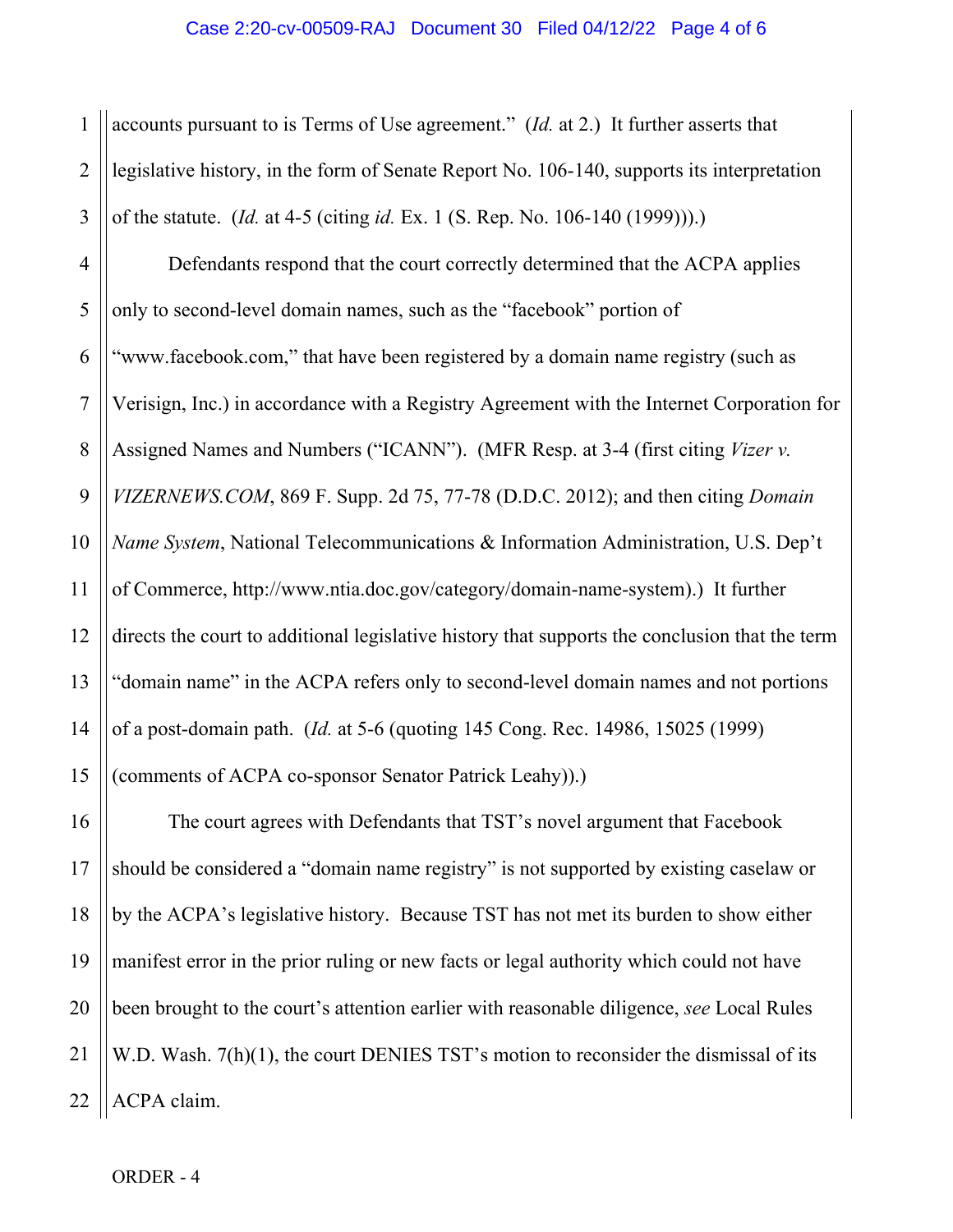## 1 **B. Defamation Claim**

2 3 4 5 6 7 8 9 10 11 12 TST also urges the court to reconsider its dismissal of the defamation claim. TST alleges that certain of the Defendants made public statements about TST through Facebook posts which "falsely ascrib<sup>[ed]</sup> extremist ideologies and affiliations to" TST. (Compl. ¶¶ 36, 92.) The court held that the defamation claim was barred by ecclesiastical abstention because resolving the claim would require the court to violate the First Amendment by "delving into doctrinal matters" in order to "define the beliefs held by [TST] and to determine that ableism, misogyny, racism, fascism, and transphobia fall outside those beliefs." (2/26/21 Order at 18 (first citing *Hyung Jin Moon v. Hak Ja Han Moon*, 431 F. Supp. 3d 394, 413 (S.D.N.Y. 2019), *aff'd*, 833 F. App'x 876 (2d Cir. 2020); and then citing *Kavanagh v. Zwilling*, 997 F. Supp. 2d 241, 250 (S.D.N.Y.), *aff'd*, 578 F. App'x 24 (2d Cir. 2014)).)

13 14 15 16 18 19 20 TST argues that the court erred because there are at least two ways for the court to address the defamation claim without delving into doctrinal matters. (MFR at 5 (citing *Puri v. Khalsa*, 844 F.3d 1152, 1164 (9th Cir. 2017)).) First, according to TST, the court must "accept as a given" TST's own determination of its doctrine—for example, that TST does not promote fascism. (*Id.* at 5-6 (citing *Paul v. Watchtower Bible & Tract Soc. of New York, Inc.*, 819 F.2d 875, 878 n.1 (9th Cir. 1987)).) Second, TST contends that the court can resolve the dispute based on "purely secular rules" by "treating [it] like it would any other organization." (*Id.* at 6 (citing *Puri*, 844 F.3d at 1164).)

21 22 As Defendants point out, however, the principle that a court must "accept as a given" a church's own determination of its doctrine applies where the plaintiff challenges

17